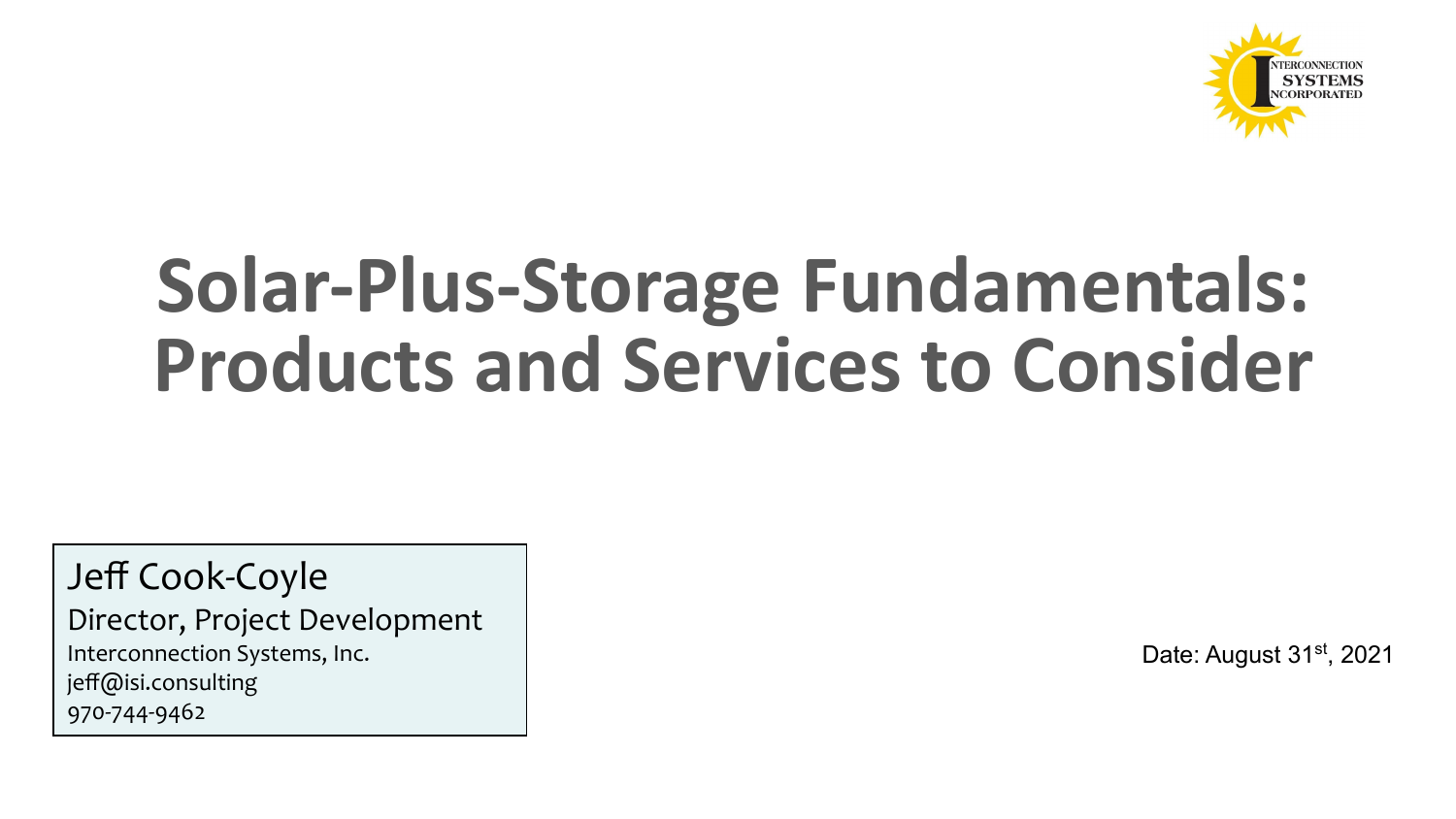### **About Interconnection Systems, Inc.**



- Vertically Integrated Solar/Storage EPC
- Energy Storage Experience

| <b>Utility</b>                               | <b>Capacity</b> | <b>Manufacturer</b> | <b>Date</b> |
|----------------------------------------------|-----------------|---------------------|-------------|
| <b>United Power</b><br>(cooperative)         | 4.5 MW / 18 MWh | Tesla               | 2018        |
| New Hampshire<br><b>Electric Cooperative</b> | 2 MW / 4 MWh    | Sungrow / Samsung   | 2020        |
| Midwestern IOU                               | 5 MW / 10 MWh   | WEG / BYD           | 2021        |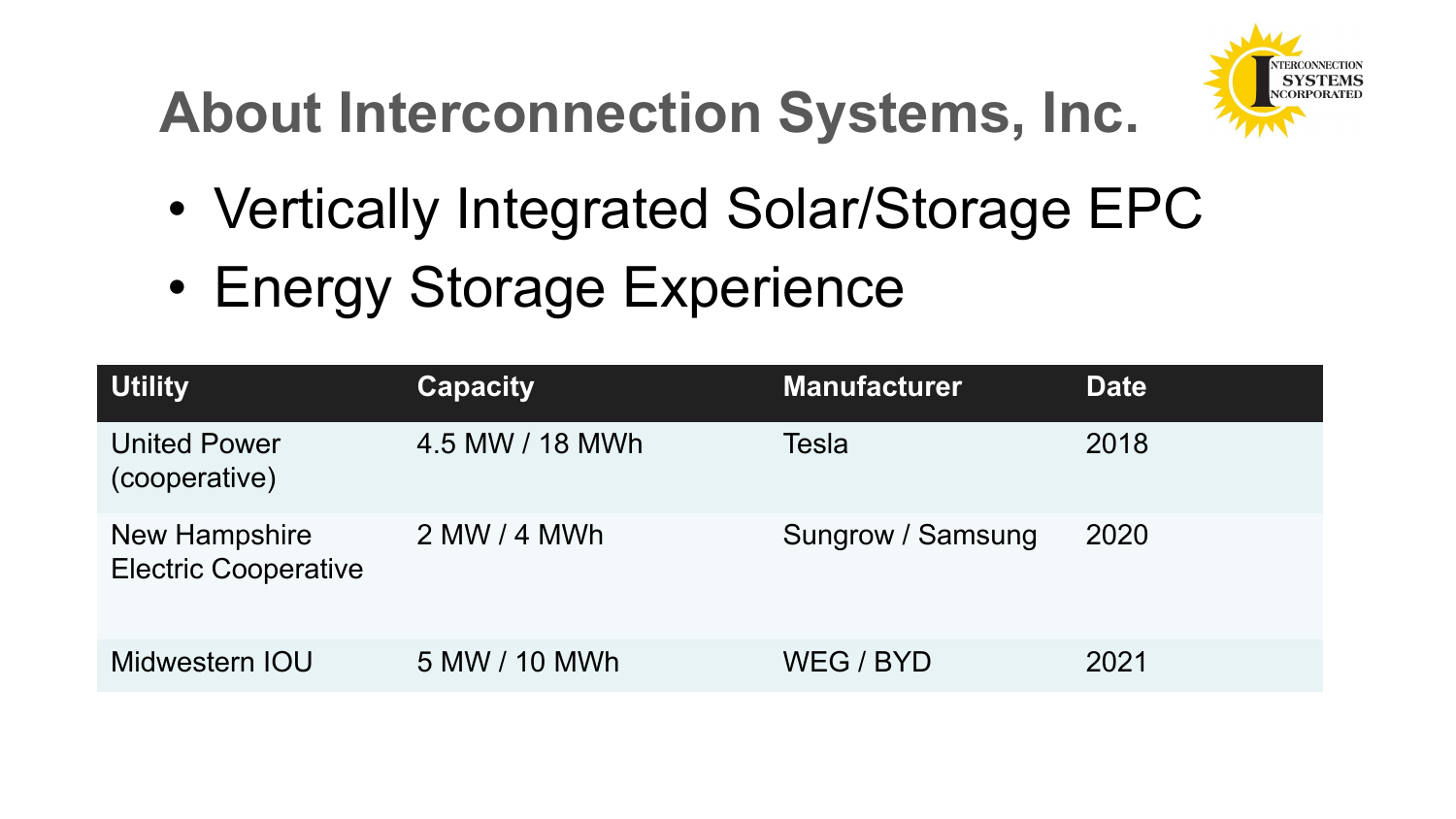

#### **What is a Battery Energy Storage System (BESS)?**

- 1. Batteries
- 2. Inverters and the rest of the "Energy Storage System"
- 3. Optional Advanced Operating System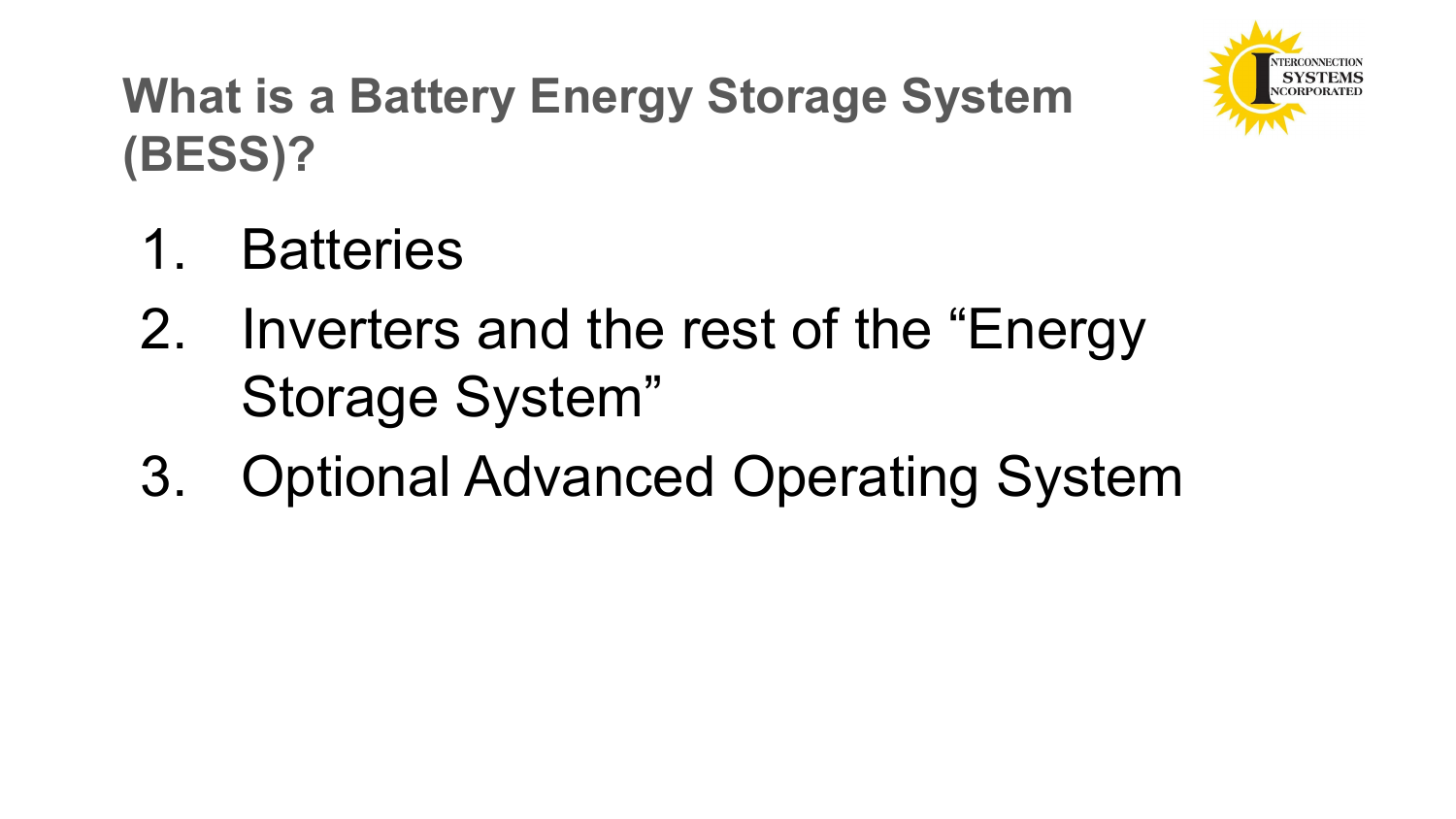## **BESS System Components**





#### HVAC and Fire Suppression

Image Courtesy Sungrow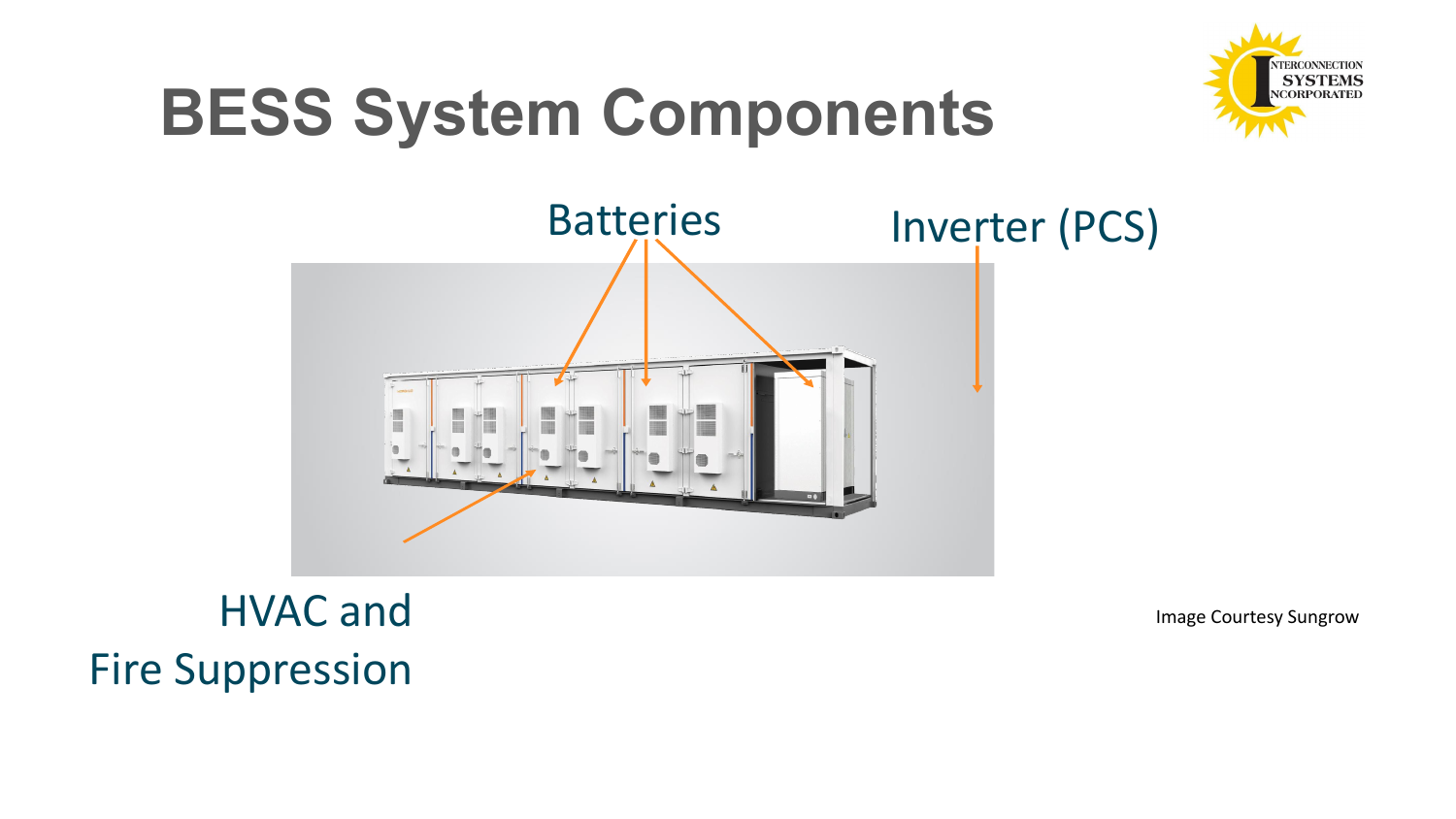### **BESS Main Components**



| STATISTICS OF THE CONTRACTORS OF THE CONTRACTORS<br>B<br>l۳<br>$-777 - 777 - 777 - 777$<br><b>BOX 000 000 000 000 000 000</b><br>74<br>inumuli<br><b>HEIE</b><br>$\sim$<br>m.<br>$\blacksquare$<br><b>ARTICLE IN THE EXI</b><br>可证 服装 |                                |                                                                                                                                                            |                                    |                                            |                 |  |
|---------------------------------------------------------------------------------------------------------------------------------------------------------------------------------------------------------------------------------------|--------------------------------|------------------------------------------------------------------------------------------------------------------------------------------------------------|------------------------------------|--------------------------------------------|-----------------|--|
| massacre non<br><b>SAN</b><br>$-1.1 - 1.$<br>F.<br>Ē.                                                                                                                                                                                 |                                | $\mathcal{L}_{\mathcal{A}}\left( \mathcal{A},\mathcal{B}\right) =\mathcal{A}_{\mathcal{A}}\left( \mathcal{A},\mathcal{B}\right)$<br>$\bullet$<br>ಿ<br>EST. | <b>TELEP</b><br>consider.          | <b>Bunuary</b><br>-------<br>1911<br>$E =$ | E               |  |
| <b>PCS</b>                                                                                                                                                                                                                            | Battery rack<br>2 <sup>1</sup> | $\overline{\mathbf{3}}$<br>LV panel                                                                                                                        | $\overline{4}$<br>Local controller | 5 <sup>1</sup><br><b>HVAC</b>              | <b>FSS</b><br>6 |  |

Images Courtesy: Sungrow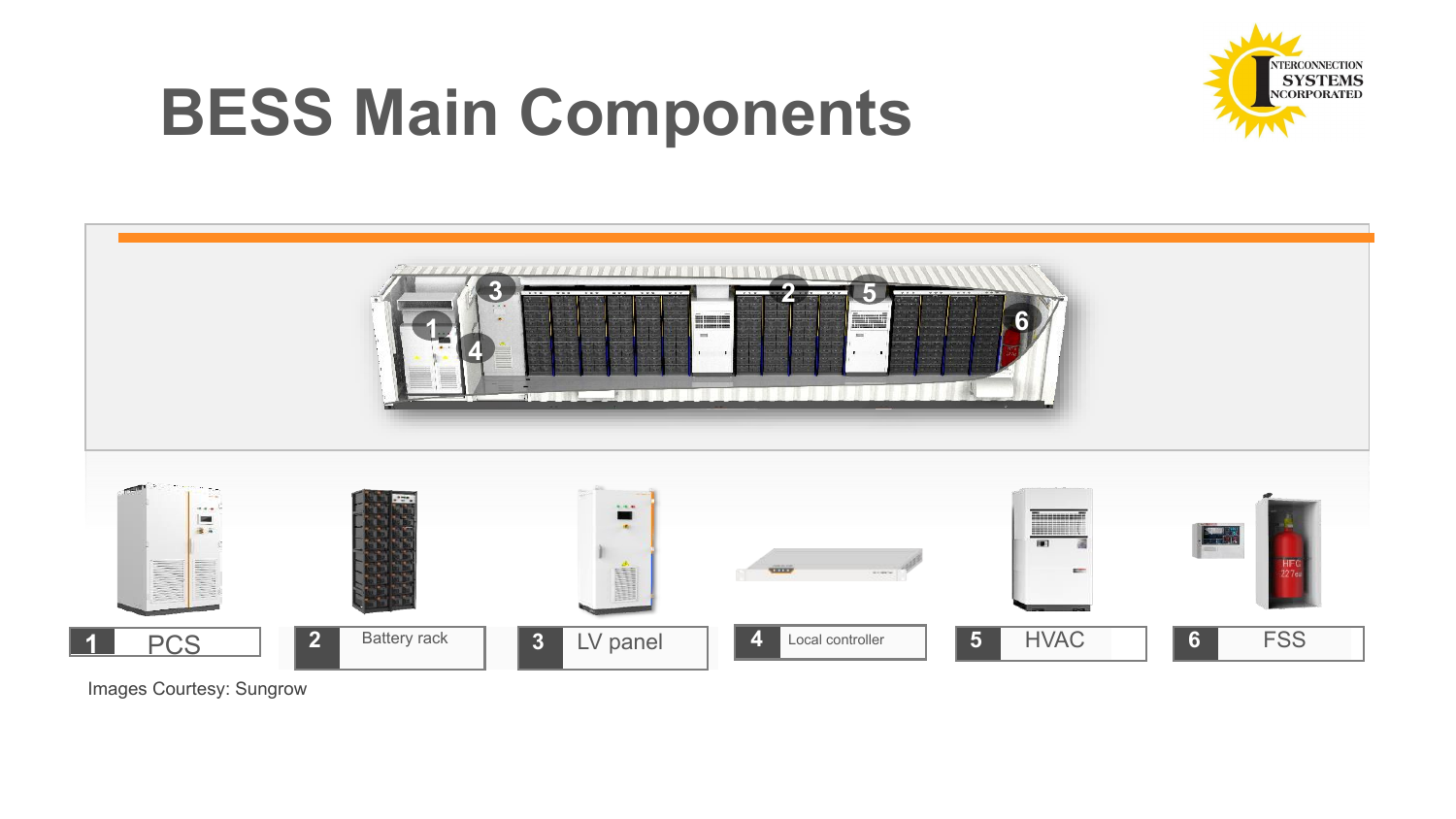### **Standard Systems**



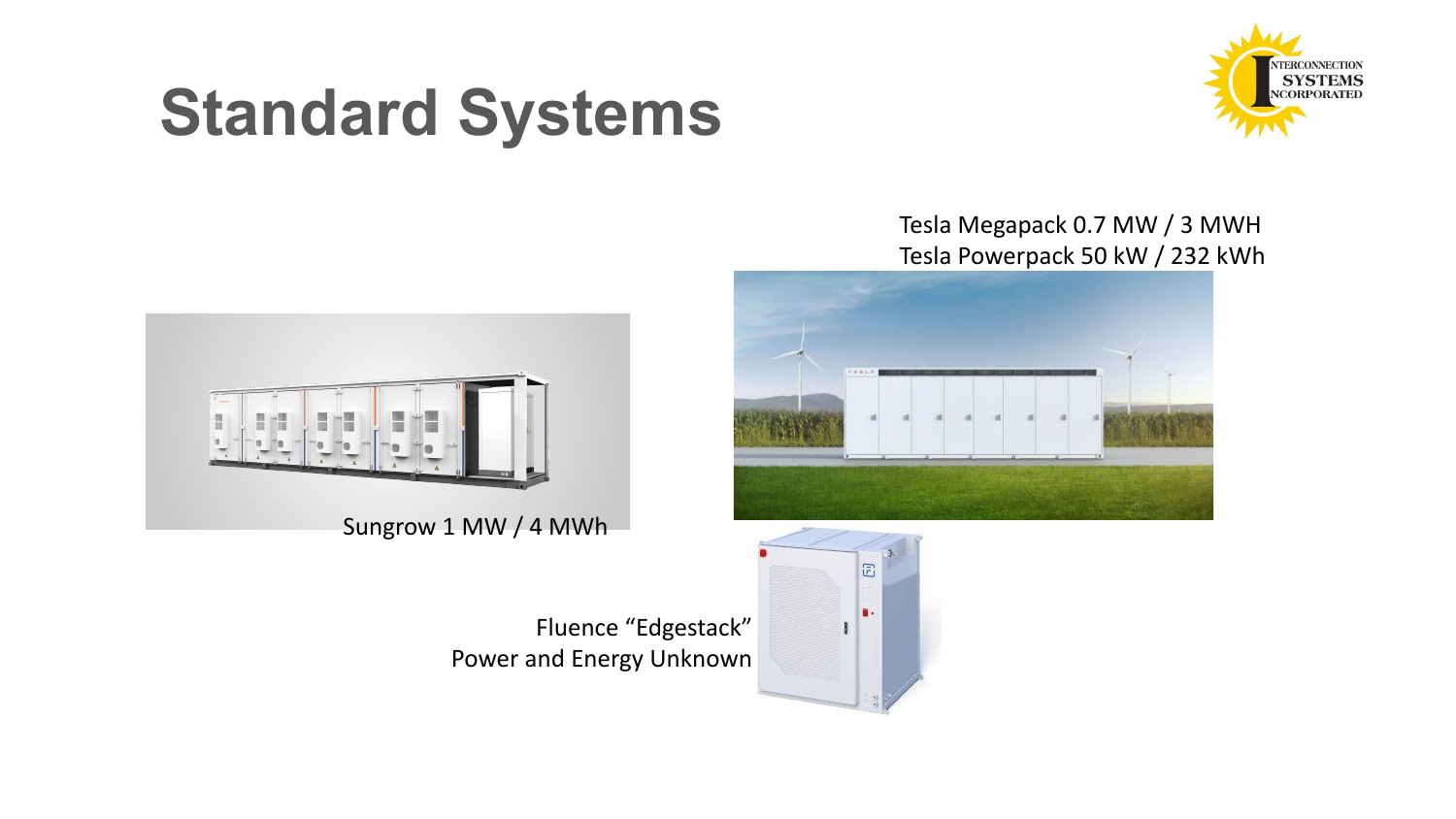# **Operating Systems**



Advanced Operating Systems may add value

1.Will the system perform?

- the same function
- at the same time
- every day
- 2.How much would you save (staff time and possible missed peaks) to automate peak prediction and battery operations?
- 3. Are you missing opportunities to tap multiple services?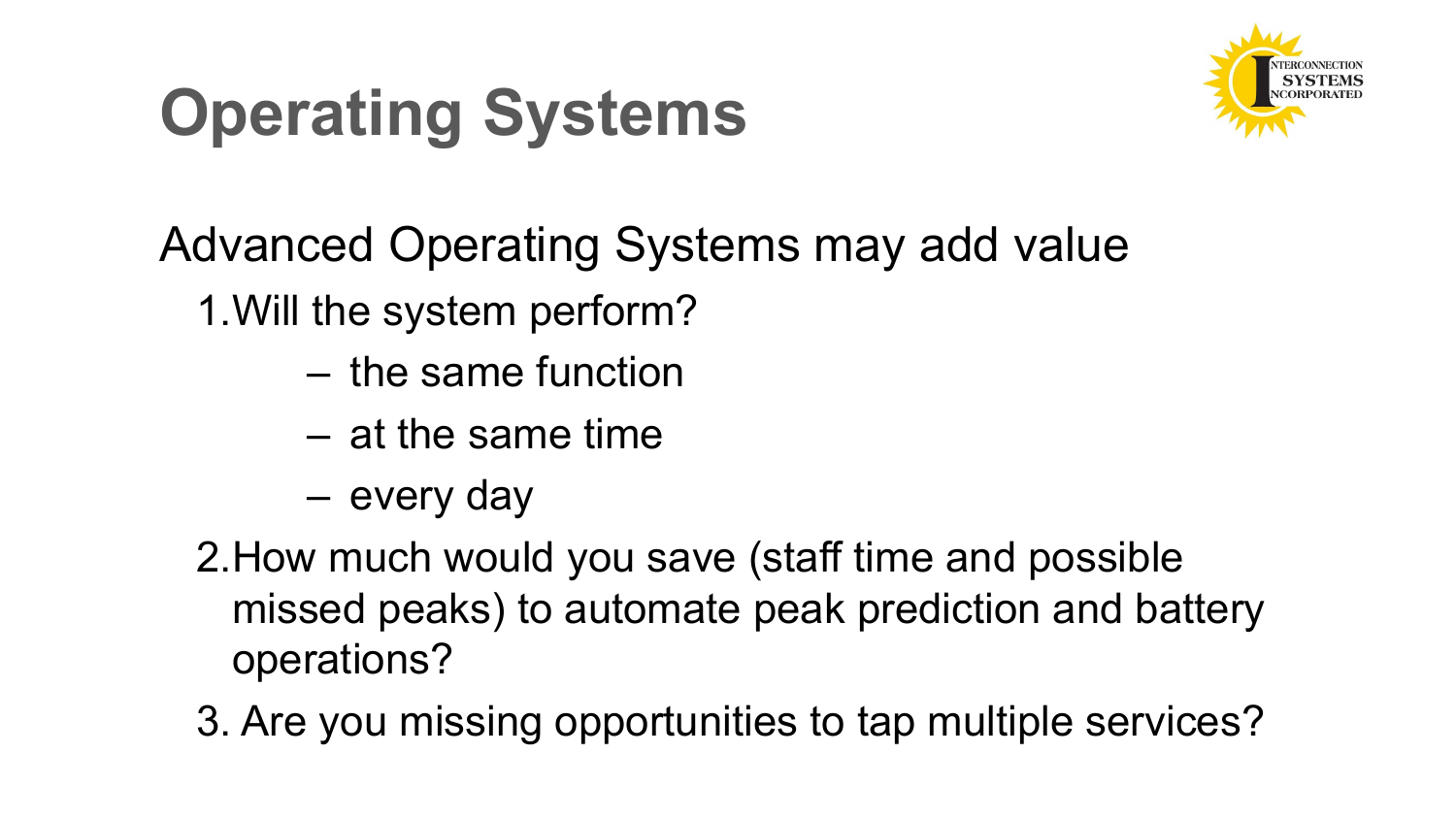# **Safety**



#### • Fire Detection

• Smoke, Heat

- Fire Suppression
- Water shower and/or mist
- Heptafluoropropane (HFC-227ea/FM200)
- "Deflagration"
- Passive Shutdown
- Key Standards:
- NFPA 68 (includes deflagration vent specs)
- UL9540A (in-depth protocol to document how system reacts to fire)

**FLUENCE** 



Image source: <https://fluenceenergy.com/committed-to-safety/>